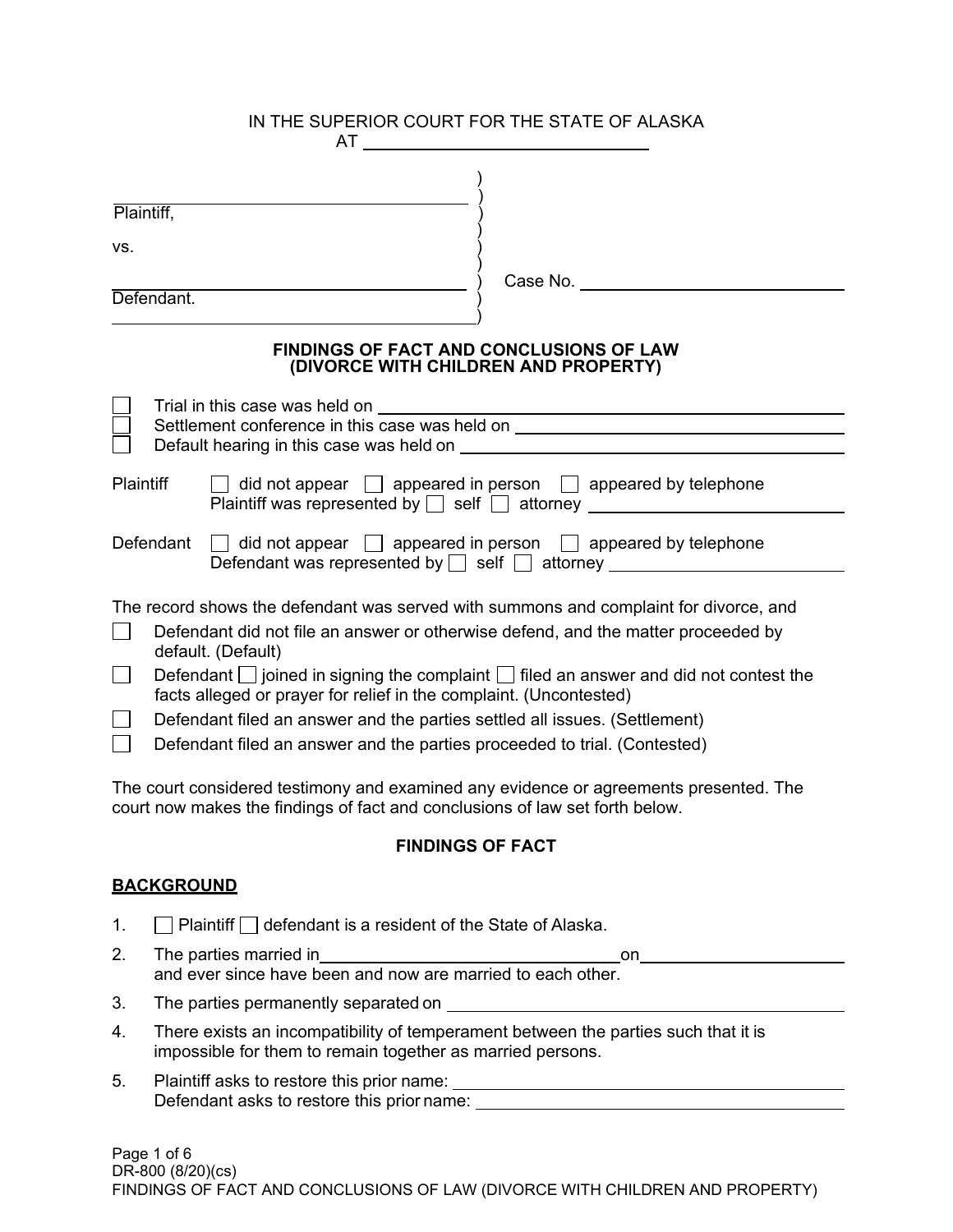## **CHILD CUSTODY**

6. The following child(ren) was(were) born to, or adopted by, the parties before and/or during the marriage:

|     | Child's Full Name                                                                                                                                                                                         | Date of Birth |  |  |
|-----|-----------------------------------------------------------------------------------------------------------------------------------------------------------------------------------------------------------|---------------|--|--|
|     |                                                                                                                                                                                                           |               |  |  |
|     |                                                                                                                                                                                                           |               |  |  |
|     | Plaintiff<br>Defendant is currently pregnant.<br>$\mathbf{1}$                                                                                                                                             |               |  |  |
|     | The court has jurisdiction over the child (ren).                                                                                                                                                          |               |  |  |
|     | The child(ren) resided in Alaska for at least six consecutive months immediately<br>before the complaint was filed in this case.                                                                          |               |  |  |
|     | When the complaint was filed, there was no other state with greater rights to<br>jurisdiction under the Uniform Child Custody Jurisdiction and Enforcement Act.                                           |               |  |  |
|     |                                                                                                                                                                                                           |               |  |  |
|     | The court considered the statutory factors set forth in AS 25.24.150(c), and AS 25.20.090 if<br>appropriate, and finds that the best interests of the child(ren) will be served by:                       |               |  |  |
|     | Agreement of the parties set forth separately and incorporated here by reference.                                                                                                                         |               |  |  |
|     | Agreement of the parties described below.                                                                                                                                                                 |               |  |  |
|     | The court's determination set forth separately and incorporated here by reference.                                                                                                                        |               |  |  |
|     | The court's determination described below.                                                                                                                                                                |               |  |  |
|     | If announced on the record, the following can be found at                                                                                                                                                 |               |  |  |
|     | Media #_________Beg. Log #_______________End Log #_______________Date __________                                                                                                                          |               |  |  |
|     | Legal custody (decision making) should be awarded to the $\Box$ plaintiff solely. $\Box$ defendant<br>solely. $\Box$ parties jointly. $\Box$ Both parents should be listed on all educational and medical |               |  |  |
|     | records.                                                                                                                                                                                                  |               |  |  |
| 10. | Physical custody should be awarded as follows:                                                                                                                                                            |               |  |  |
|     | Primary to plaintiff <u>Primary</u> to defendant                                                                                                                                                          |               |  |  |
|     | Shared by parties                                                                                                                                                                                         |               |  |  |
|     | $\frac{1}{2}$ % to plaintiff $\Box$ $\frac{1}{2}$ % to defendant                                                                                                                                          |               |  |  |
|     | Divided custody                                                                                                                                                                                           |               |  |  |
|     |                                                                                                                                                                                                           |               |  |  |
|     |                                                                                                                                                                                                           |               |  |  |
|     | Hybrid custody                                                                                                                                                                                            |               |  |  |
|     |                                                                                                                                                                                                           |               |  |  |
|     |                                                                                                                                                                                                           |               |  |  |
|     |                                                                                                                                                                                                           |               |  |  |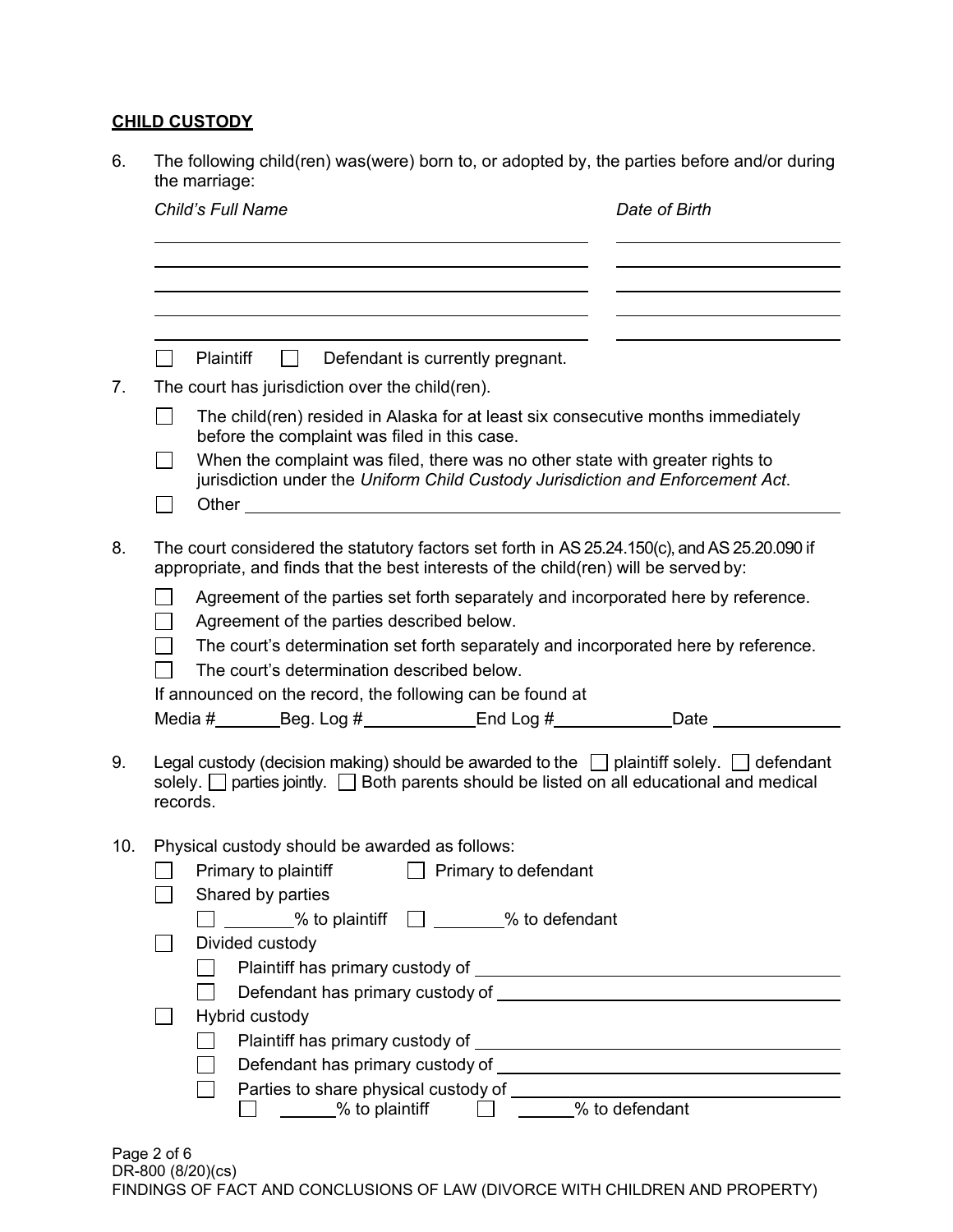Schedule:



- 11. Neither parent should speak badly about the other parent in front of the child(ren). Neither parent should allow anyone else to speak badly about the other parent or members of their family in front of the child(ren). The parents should not discuss the court case or custody investigation with the child(ren), or show them court papers at any time.
- 12. Best interest and other findings about the child(ren). [Use this space to make specific findings on the AS 25.24.150(c) best interest factors or incorporate findings made elsewhere in the record.]

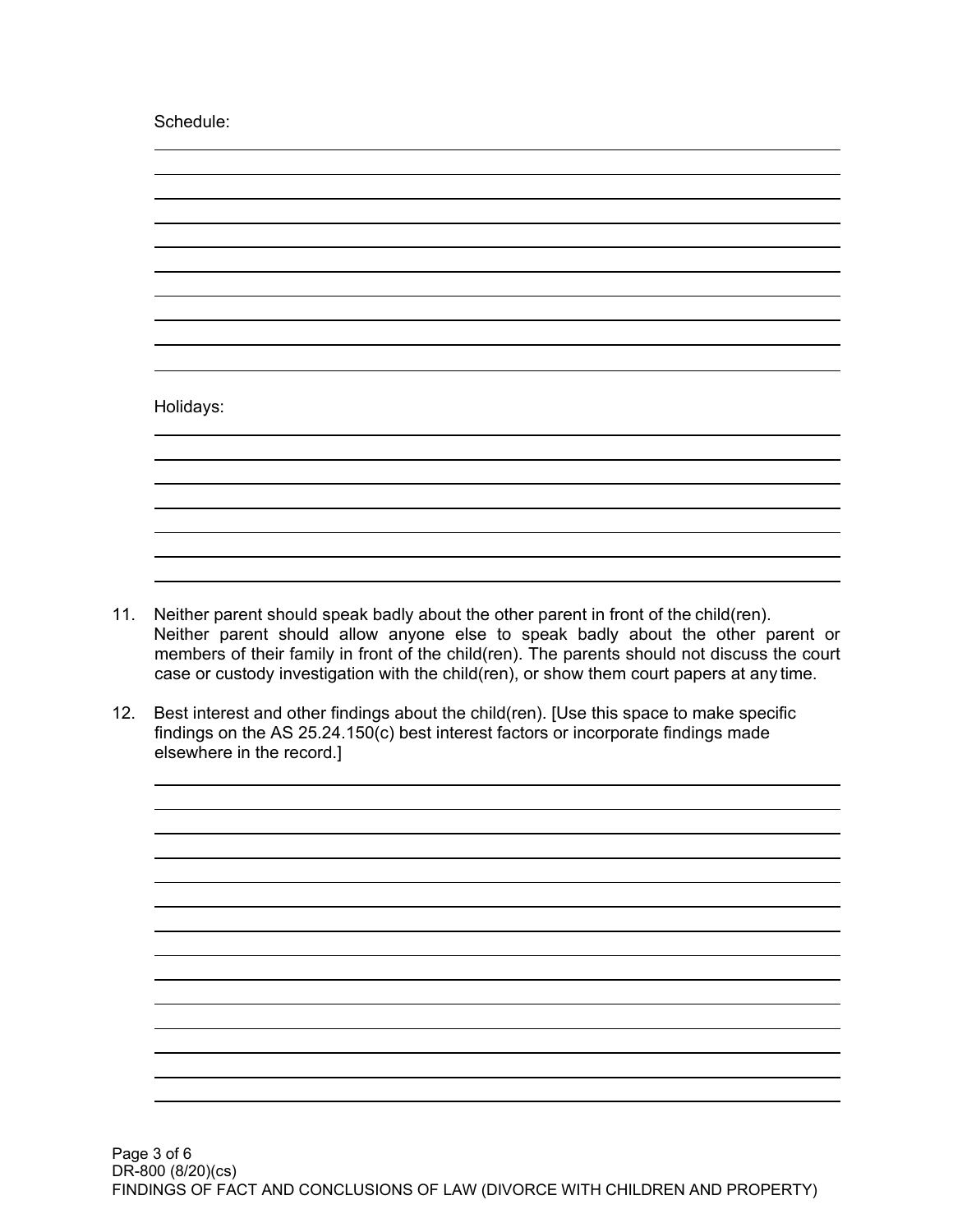#### **CHILD SUPPORT**

- 13. Child and medical support should
	- $\Box$ Be ordered in accordance with Alaska Civil Rule 90.3.
	- $\Box$  Vary from the child support award calculated under Civil Rule 90.3 because:

If not varied, amount of support that would be required  $\qquad \qquad \$ Estimated value of property awarded instead of support \$

- 14. The  $\Box$  plaintiff  $\Box$  defendant should timely apply for the child(ren)'s Alaska Permanent Fund Dividend (PFD) each year. The child(ren)'s PFD funds:
	- $\Box$ May be spent for the child(ren)'s health education, and welfare.
	- $\Box$ Should be saved in an interest-bearing account in both parent's names and both parents should have access to all statements from the account.
	- $\Box$ **Other** and the state of the state of the state of the state of the state of the state of the state of the state of the state of the state of the state of the state of the state of the state of the state of the state of th
- 15. The  $\Box$  plaintiff  $\Box$  defendant should timely apply for the child(ren)'s Alaska Native Claims Settlement Act (ANCSA) dividends.
- 16. A child and medical support order should be entered and incorporated here by reference.

#### **PROPERTY ALLOCATION**

- **17.** Assets and debts to be awarded to **plaintiff**
	- **Plaintiff should retain all assets and debts now in plaintiff's possession and control.**
	- $\Box$  Plaintiff should be awarded the following property and allocated the following debt:

*Assets Awarded to Plaintiff Value (\$)*

| <b>Debts Allocated to Plaintiff</b> |                                                                   | Value (\$) |
|-------------------------------------|-------------------------------------------------------------------|------------|
|                                     |                                                                   |            |
|                                     | Total value of assets to plaintiff                                |            |
|                                     | Less value of debts to plaintiff<br>Equals net value to plaintiff |            |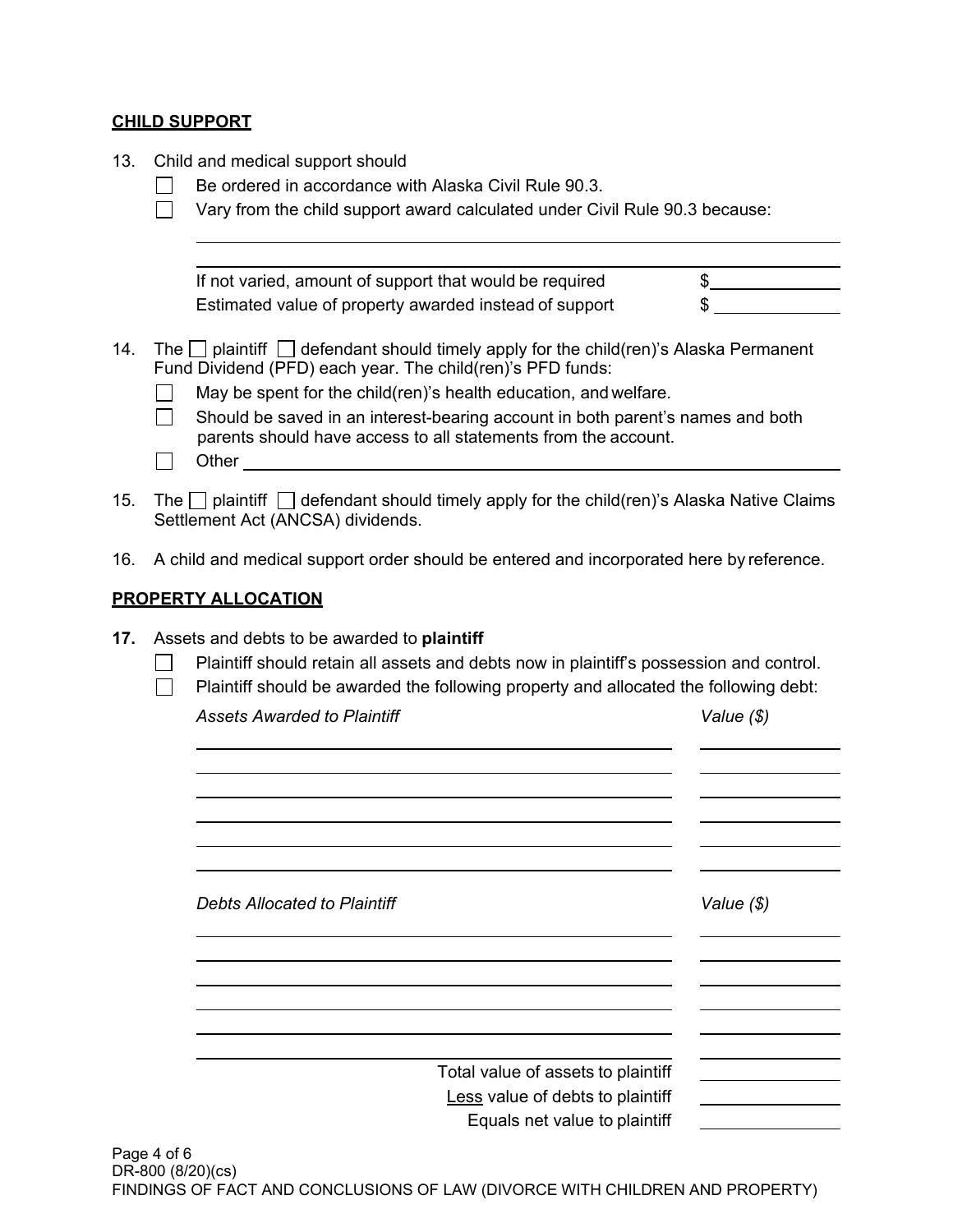#### **18.** Assets and debts to be awarded to **defendant**

- $\Box$ Defendant should retain all assets and debts now in defendant's possession and control.
- Defendant should be awarded the following property and allocated the following debt:  $\Box$

| <b>Assets Awarded to Defendant</b>                                                                                                                                                                            | Value (\$) |  |
|---------------------------------------------------------------------------------------------------------------------------------------------------------------------------------------------------------------|------------|--|
|                                                                                                                                                                                                               |            |  |
| <b>Debts Allocated to Defendant</b>                                                                                                                                                                           | Value (\$) |  |
|                                                                                                                                                                                                               |            |  |
| Total value of assets to defendant                                                                                                                                                                            |            |  |
| Less value of debts to defendant                                                                                                                                                                              |            |  |
|                                                                                                                                                                                                               |            |  |
| Equals net value to defendant                                                                                                                                                                                 |            |  |
| After considering the factors in AS 25.24.160, the court finds that the above property and<br>debt allocation S fair and equitable S requires the following cash offset in order to be<br>fair and equitable: |            |  |
|                                                                                                                                                                                                               |            |  |
| Defendant to pay to plaintiff the amount of \$_____________________within_________days                                                                                                                        |            |  |
| Other finding(s) about property and/or debts:                                                                                                                                                                 |            |  |
|                                                                                                                                                                                                               |            |  |
|                                                                                                                                                                                                               |            |  |
|                                                                                                                                                                                                               |            |  |
|                                                                                                                                                                                                               |            |  |
|                                                                                                                                                                                                               |            |  |
|                                                                                                                                                                                                               |            |  |
|                                                                                                                                                                                                               |            |  |
|                                                                                                                                                                                                               |            |  |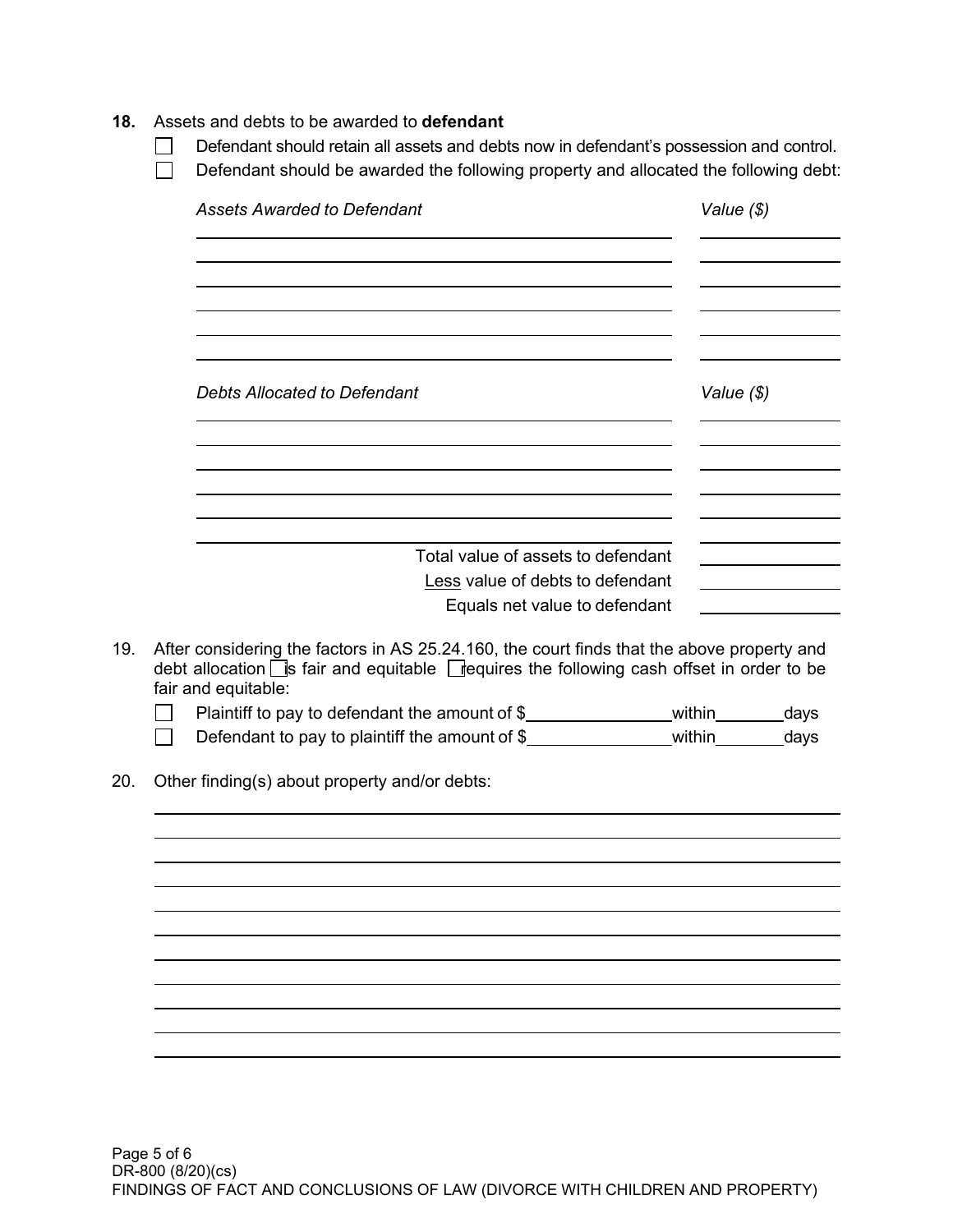### **CONCLUSIONS OF LAW**

| А. |                                      | The court has personal jurisdiction over the parties and the child(ren), and subject<br>matter jurisdiction over the marriage, custody, and child support disputes. |  |  |
|----|--------------------------------------|---------------------------------------------------------------------------------------------------------------------------------------------------------------------|--|--|
| В. |                                      | A decree of divorce should be issued forever severing the bonds of matrimony now<br>existing between the parties.                                                   |  |  |
| C. |                                      | It is in the child(ren)'s best interest to award custody and visitation as set forth above.                                                                         |  |  |
| D. |                                      | Child and medical support should be ordered as set forth above. A child support<br>order should be entered without delay.                                           |  |  |
| Е. |                                      | Property and debt(s) should be allocated as set forth above, which is fair and<br>equitable.                                                                        |  |  |
| F. |                                      | The plaintiff's prior name should be restored.<br>The defendant's prior name should be restored.                                                                    |  |  |
| G. |                                      | Other conclusion(s) of law:                                                                                                                                         |  |  |
|    |                                      |                                                                                                                                                                     |  |  |
|    |                                      |                                                                                                                                                                     |  |  |
|    |                                      |                                                                                                                                                                     |  |  |
|    |                                      |                                                                                                                                                                     |  |  |
|    |                                      |                                                                                                                                                                     |  |  |
|    |                                      |                                                                                                                                                                     |  |  |
|    |                                      |                                                                                                                                                                     |  |  |
|    | <b>ENTERED this</b>                  | day of which is a series of the series of the series of the series of the series of the series of the series o<br>,20                                               |  |  |
|    |                                      | Recommended for approval:                                                                                                                                           |  |  |
|    |                                      | JUDGE OF THE SUPERIOR COURT                                                                                                                                         |  |  |
|    | <b>Superior Court Master</b><br>Date |                                                                                                                                                                     |  |  |
|    |                                      | Print or Type Name                                                                                                                                                  |  |  |
|    |                                      |                                                                                                                                                                     |  |  |
|    | I certify that on                    | a copy of this document was sent or given to:                                                                                                                       |  |  |

Clerk: